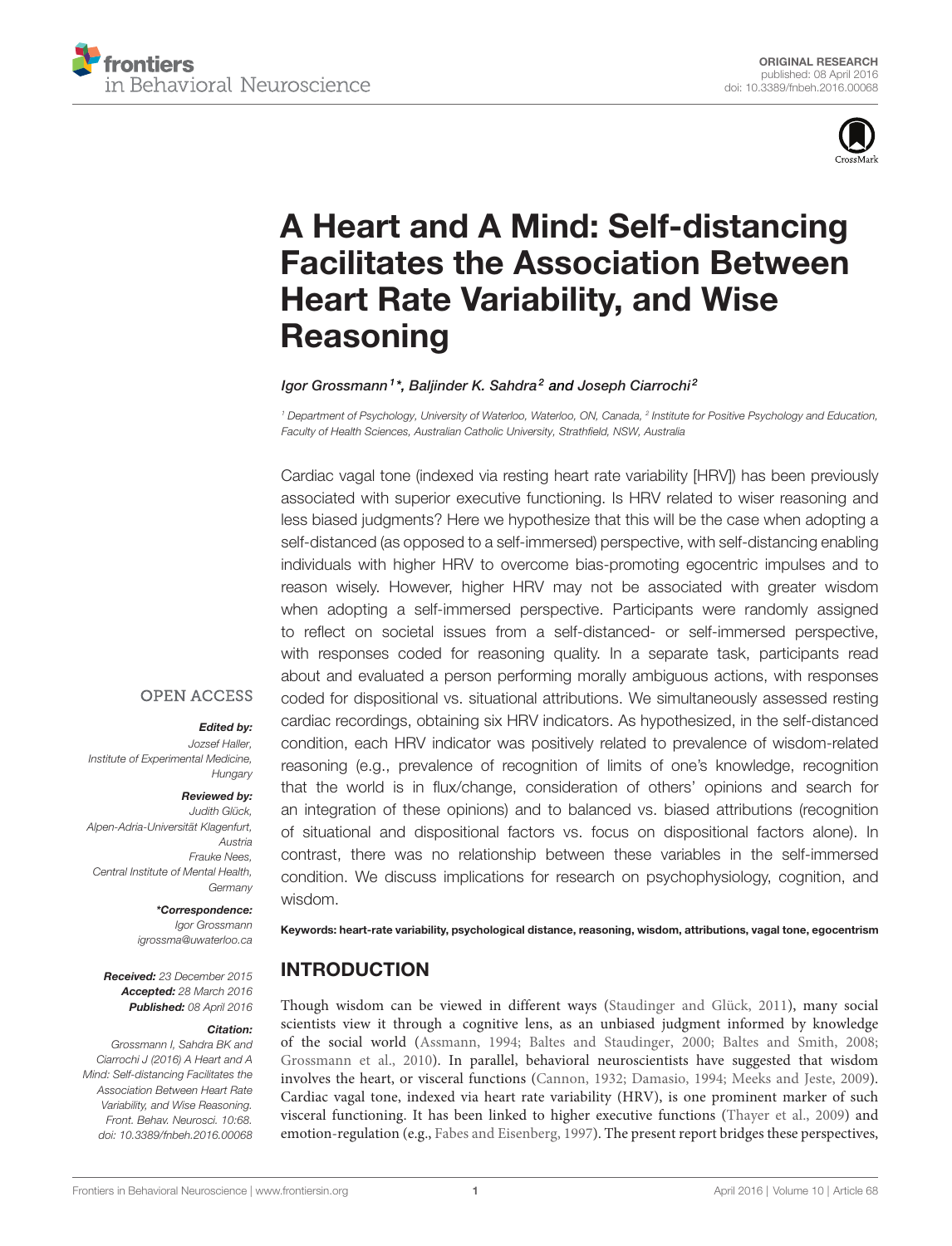examining whether and how HRV functioning is related to indices of a wisdom-related judgment. Drawing on the prior literature, we propose that the link between HRV and wisdomrelated judgment may not be straightforward. Rather, we propose that higher-HRV individuals may exhibit wiser judgment when they are encouraged to transcend their egocentric impulses via self-distancing instructions.

### Heart Rate Variability

Human heart rate tends to fluctuate, even during steady-state conditions, such as while a person is resting. HRV refers to the variation in the time interval between heartbeats, which occurs through the actions of the sympathetic and parasympathetic branches of the autonomic nervous system. Parasympathetic influence on heart rate often acts to dampen sympathetic influence via innervation of the vagus nerve, which acts as a brake on the activity of the heart's natural pacemaker, the sympathetically driven sinoatrial node. HRV indicators may represent, in part, the related phenomenon of respiratory sinus arrhythmia—the periodic variation in heart rate that occurs during a breathing cycle and which is linked to the functioning of the vagus nerve. People with higher resting HRV have shown greater activity in neocortical structures implicated in executive functioning such as the anterior executive region [\(Thayer and Brosschot,](#page-9-3) [2005;](#page-9-3) [Thayer and Lane,](#page-9-4) [2009;](#page-9-4) [Thayer et al.,](#page-9-5) [2012\)](#page-9-5). They also show superior performance on tasks measuring executive functioning, including working memory and go/no-go tasks [\(Hansen et al.,](#page-8-7) [2003;](#page-8-7) [Thayer et al.,](#page-9-2) [2009\)](#page-9-2), and on tasks measuring flexible and adaptive emotional responding [\(Ruiz-Padial et al.,](#page-9-6) [2003;](#page-9-6) [Appelhans and Luecken,](#page-8-8) [2006;](#page-8-8) [Thayer et al.,](#page-9-2) [2009\)](#page-9-2) and self-control [\(Segerstrom et al.,](#page-9-7) [2011\)](#page-9-7). In contrast, people with lower resting HRV show hypoactive subcortical structures [\(Ahern et al.,](#page-8-9) [2001\)](#page-8-9), suggesting poorer cognitive and emotional functioning, and reduced wellbeing, as indicated by morbidity, mortality, or risk of heart disease and the stroke [\(Thayer and Lane,](#page-9-8) [2007\)](#page-9-8).

To account for these findings, Thayer and colleagues proposed the neurovisceral integration model [\(Thayer and](#page-9-9) [Lane,](#page-9-9) [2000;](#page-9-9) [Thayer et al.,](#page-9-5) [2012\)](#page-9-5). This model suggests that resting HRV is tied to the functioning of prefrontal-subcortical circuits, such that higher resting HRV is associated with the effective functioning of prefrontal-subcortical executive circuits that support flexible and adaptive responses to environmental demands [\(Thayer and Lane,](#page-9-9) [2000;](#page-9-9) [Thayer](#page-9-2) [et al.,](#page-9-2) [2009\)](#page-9-2). In this view, HRV provides an index of how strongly ''top-down'' appraisals, mediated by corticalsubcortical pathways, shape autonomic responses of the body [\(Thayer et al.,](#page-9-5) [2012;](#page-9-5) [Park and Thayer,](#page-9-10) [2014\)](#page-9-10). Consistent with this model, higher HRV may be conceptualized as having an effective "vagal brake," wherein there is a flexible redirecting of energy from the periphery to the brain during regulation of mental efforts (e.g., [Thayer et al.,](#page-9-2) [2009;](#page-9-2) [Bertsch et al.,](#page-8-10) [2012\)](#page-8-10), making glucose available for the metabolic costs of social information processing [\(Porges,](#page-9-11) [2001\)](#page-9-11).

### Heart Rate Variability and Wisdom

On the surface, the centrality of HRV-mediated cortical executive circuits for efficient processing of a problem or situational demands suggests that people with higher HRV would reason in a wiser fashion. However, philosophers and psychological scientists suggest that problem-solving efficiency and generalized cognitive abilities are insufficient for a wiser judgment [\(Sternberg,](#page-9-12) [1998;](#page-9-12) [Staudinger and Glück,](#page-9-0) [2011;](#page-9-0) [Grossmann et al.,](#page-8-11) [2013\)](#page-8-11). For example, people may use their cognitive skills to make ''unwise'' decisions, such as those that fail to take into account other people's view point and produce discrimination. Given the heterogeneous nature of the wisdom construct [\(Staudinger and Glück,](#page-9-0) [2011\)](#page-9-0), in Sections ''Wisdom as an Unbiased Social Judgment'' and ''HRV and Egocentrism'' below we consider several wisdom-related processes and their relationship to HRV.

### Wisdom as an Unbiased Social Judgment

A central lay notion of wisdom is close to the characterization of the biblical King Solomon, who is often portrayed for his unbiased judgment about matters of social life [\(Assmann,](#page-8-0) [1994\)](#page-8-0). Consider a decision involving evaluation of another person's behavior. Is this behavior due to the person's dispositions or is it also influenced by the situation? In societies emphasizing the centrality of the self [\(Markus and Kitayama,](#page-9-13) [1991\)](#page-9-13), people tend to be biased towards dispositional over situational explanations, even when situational explanations are correct (cf. fundamental attribution error [FAE]; [Ross,](#page-9-14) [1977\)](#page-9-14). Conversely, a wiser, less biased judgment would involve consideration of both situational and dispositional factors. People also tend to have an egocentric tendency to generate evidence in support of their initial views, discounting others' perspectives (cf. myside bias; [Greenhoot](#page-8-12) [et al.,](#page-8-12) [2004;](#page-8-12) [Johnson-Laird,](#page-8-13) [2006\)](#page-8-13). In both examples, selfcentrality is the default response and inhibits an unbiased, wiser judgment.

A growing consensus suggests that wisdom-related cognitive processes also involve a set of pragmatic reasoning strategies that helps people navigate challenges of social life (e.g., conflicts between groups and individuals; [Grossmann et al.,](#page-8-3) [2010,](#page-8-3) [2013;](#page-8-11) also see [Staudinger and Glück,](#page-9-0) [2011\)](#page-9-0). Aspects of such reasoning include recognizing the limits of one's knowledge, being aware of the varied contexts of life and how they may unfold over time, acknowledge other people's points of view, and search for reconciliation of opposing viewpoints [\(Baltes and Smith,](#page-8-2) [2008;](#page-8-2) [Grossmann et al.,](#page-8-11) [2013\)](#page-8-11). These processes can be captured by evaluating participants' responses when reflecting on various societal or interpersonal matters (cf. [Grossmann et al.,](#page-8-3) [2010,](#page-8-3) [2012,](#page-8-14) [2013\)](#page-8-11). Similar to the role of self-centrality for biased social judgments, a common feature underlying these different facets of wise reasoning is that they require people to transcend their egocentric impulses [\(Staudinger and Glück,](#page-9-0) [2011;](#page-9-0) [Kross and](#page-8-15) [Grossmann,](#page-8-15) [2012;](#page-8-15) [Grossmann and Kross,](#page-8-16) [2014\)](#page-8-16).

#### HRV and Egocentrism

Some studies indicate that wise reasoning is not directly related to HRV-mediated executive functioning among healthy adults [\(Grossmann et al.,](#page-8-11) [2013\)](#page-8-11). Similarly, greater cognitive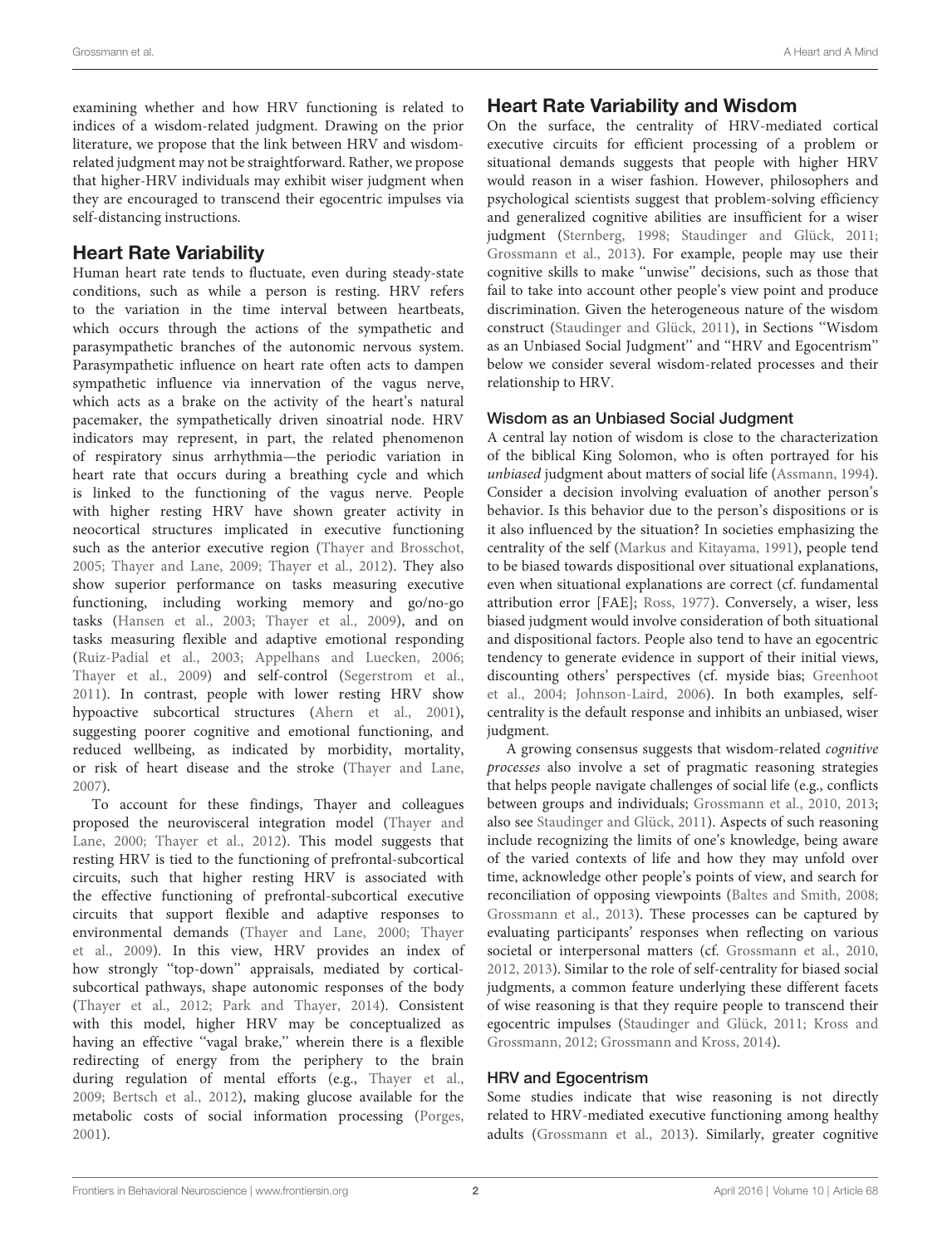abilities and executive functioning do not necessarily prevent egocentrism and inductive reasoning biases that result from it [\(Sternberg,](#page-9-12) [1998;](#page-9-12) [Stanovich and West,](#page-9-15) [2007,](#page-9-15) [2008\)](#page-9-16). Indeed, there is evidence that in some contexts, the more people think about an issue, the more biased they become [\(Petty et al.,](#page-9-17) [2009\)](#page-9-17). Together, these observations suggest that the relationship between HRV and wise reasoning may not be straightforward and depend on person's tendency to transcend egocentric impulses.

People vary in their egocentric tendencies [\(Foster et al.,](#page-8-17) [2003\)](#page-8-17). When processing information in an egocentric fashion, high-HRV people may be very efficient. However, egocentric high-HRV people may choose to attend accurately to the selfserving features of the social issue at hand, discounting the non-self-serving features, including interests and opinions of other individuals involved in the issue. Similarly, high-HRV people who are particularly prone to egocentrism may generate a multitude of reasons for one's favored opinion, resulting in a greater likelihood of discounting likely, but unfavorable views.

To our knowledge, only a handful of studies have explored the relationship between egocentric (vs.-prosocial) tendencies and trait-HRV directly, producing inconclusive results. In one of these studies, researchers observed that people with moderate trait-HRV are perceived as more ''trustworthy,'' "compassionate," "and "kind" than people with low or high trait-HRV [\(Kogan et al.,](#page-8-18) [2014\)](#page-8-18). It is possible that these impressions reflected person's superior impression management abilities rather than reduced egocentrism. In contrast, another study reports a positive linear relationship between HRV and a marker of prosociality concerning social connectedness [\(Kok and Fredrickson,](#page-8-19) [2010\)](#page-8-19). Greater trait-HRV has also been associated with successful cultural socialization in the USA [\(Beauchaine,](#page-8-20) [2001\)](#page-8-20), including cultivation of positive emotions [\(Eisenberg et al.,](#page-8-21) [1995;](#page-8-21) [Fabes](#page-8-6) [and Eisenberg,](#page-8-6) [1997;](#page-8-6) [Oveis et al.,](#page-9-18) [2009\)](#page-9-18), focus on which is more normative in the USA than elsewhere [\(Tsai,](#page-9-19) [2007;](#page-9-19) [Grossmann and Kross,](#page-8-22) [2010;](#page-8-22) [Grossmann et al.,](#page-8-23) [2012,](#page-8-23) [2014,](#page-8-24) [2015;](#page-8-25) [Grossmann and Na,](#page-8-26) [2014;](#page-8-26) [Koopmann-Holm and Tsai,](#page-8-27) [2014;](#page-8-27) [Ford et al.,](#page-8-28) [2015\)](#page-8-28). Yet, greater sensitivity to cultural norms (cf. [Grossmann and Na,](#page-8-26) [2014\)](#page-8-26) does not need to translate into less egocentrism.

### Self-Distancing and HRV

[Kok and Fredrickson](#page-8-19) [\(2010\)](#page-8-19) observed that trait-HRV was positively related to social connectedness, but only when instructing participants to engage in loving-kindness-meditation. This finding is noteworthy, because this meditation typically starts with kindness towards oneself and progresses to kindness towards loved ones, then strangers, and then the entire humanity, orienting people beyond self-centered interests. This finding also dovetails with a body of research dealing with curbing people's egocentric impulses: Instructing participants to adopt a self-distanced perspective (visualizing the experience from an observer's perspective), as compared to the baseline selfimmersed perspective (visualizing the experience through their own eyes; e.g., [Kross et al.,](#page-8-29) [2005,](#page-8-29) [2012;](#page-8-30) [Ayduk and Kross,](#page-8-31) [2010;](#page-8-31) [Grossmann and Kross,](#page-8-22) [2010;](#page-8-22) [Kross and Ayduk,](#page-8-32) [2011;](#page-8-32) [Mischkowski et al.,](#page-9-20) [2012\)](#page-9-20). Research indicates that cueing people to reflect on social experiences from a self-distanced perspective leads them to focus less on egocentric recounting of their experiences and more on reconstruing the experience in egodecentered ways that facilitate insight and reconciliation of disagreements, helping them to work through social dilemma they encounter in their lives [\(Kross et al.,](#page-8-29) [2005;](#page-8-29) [Gruber et al.,](#page-8-33) [2009\)](#page-8-33).

Based on these findings and past theory [\(Thayer and Lane,](#page-9-9) [2000;](#page-9-9) [Thayer et al.,](#page-9-5) [2012\)](#page-9-5), we propose that the key factor distinguishing conditions under which higher HRV would be linked to a wiser judgment concerns the role of egocentrism and its attenuation through a self-distanced perspective (as compared to a self-immersed perspective). Specifically, we propose that high HRV people will be abler than low HRV people to reflect on a social issue in a wise fashion when they are cued to selfdistance. However, when they are not cued to self-distance (selfimmersed), both low and high HRV people are expected to show the default egocentric biases.

### Study Overview

We assessed behavioral processes reflecting wisdom-related judgment in two ways. First, we asked participants to reason about societal issues and examined their narratives for multiple aspects of wisdom-related reasoning strategies. Second, we asked participants to reflect on desirable/undesirable acts committed by another person and tested whether their judgments of those acts relied on biased dispositional explanations or more balanced situation-sensitive explanations. Throughout the study, we measured resting electrophysiological signature of the heart—the HRV, obtaining a range of time- and frequency-domain HRV indicators. To examine how selfdistancing moderates the relationship between wisdomrelated judgment and HRV, participants were randomly assigned to adopt a self-distanced as compared to the self-immersed perspective when reflecting on the social issue.

### MATERIALS AND METHODS

Assuming a correlation of 0.21, which corresponds to the average effect size in social psychology and personality research [\(Richard et al.,](#page-9-21) [2003\)](#page-9-21), power analysis suggested a sample size of 176 for an alpha =  $0.05$  and beta =  $0.20$  (power = 0.80). We oversampled 10 participants to account for exclusion due to medical conditions. We recruited 186 participants at the University of Western Sydney, NSW, Australia. We excluded participants who did not follow instructions (2.2%), who stated they did not care about societal issues (2.7%), or whose audio-recording was missing (1.6%). We also excluded participants who had cardiac/neurological illnesses, who were taking heart-functioning related medicine (e.g., betablockers), or whose respiration rate was outside the range of 0.12–0.40 Hz within which HF-HRV is interpretable (13.4%), because these are all confounding factors for HRV analyses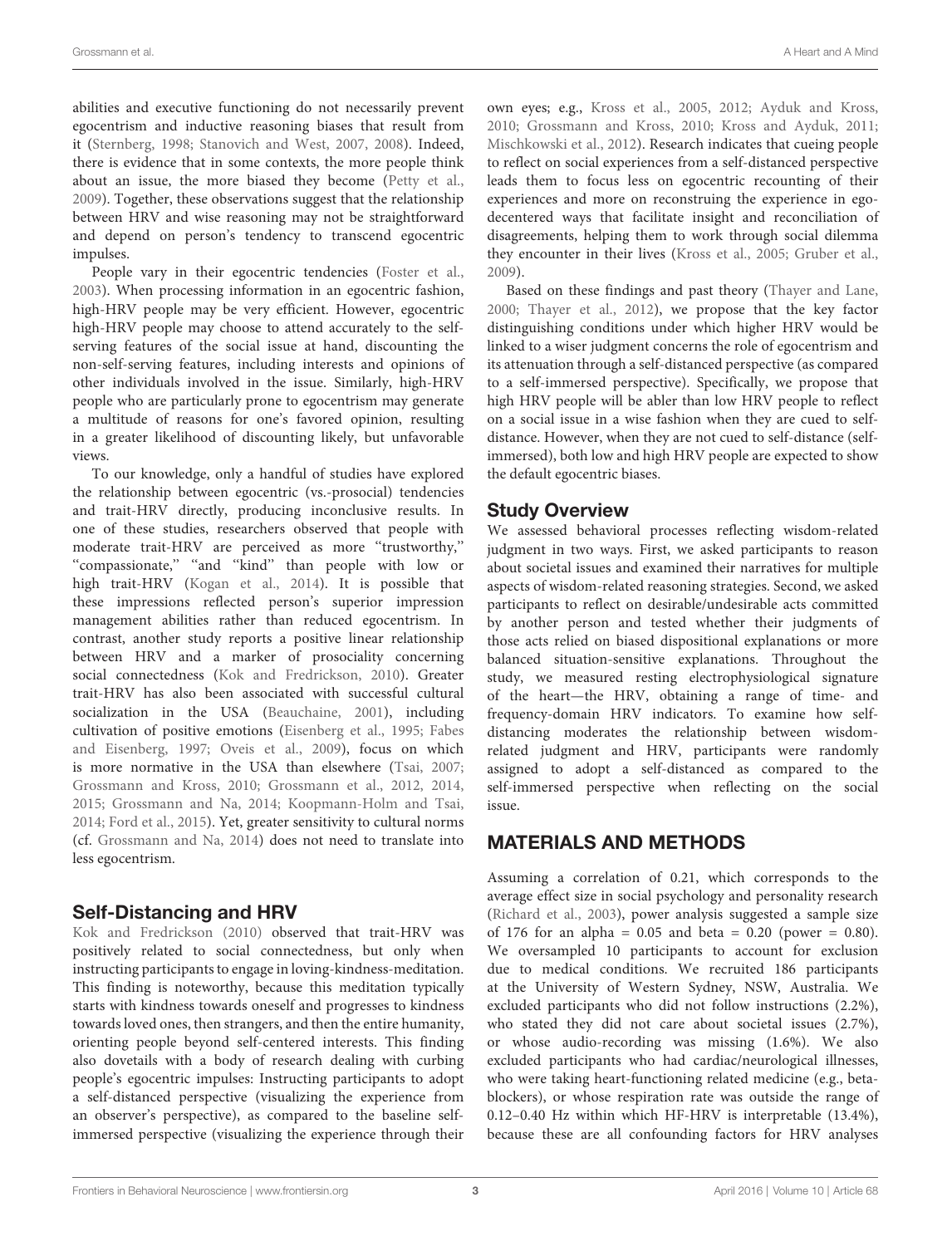[\(Berntson et al.,](#page-8-34) [1997\)](#page-8-34). The final sample consisted of 150 adults (74.7% students,  $M_{\text{age}} = 25.48$ ,  $SD_{\text{age}} = 9.22$ , female = 64.7%,  $male = 35.3\%).$ 

### Procedure

All participants provided written informed consent. The study had full ethics clearance from the University of Western Sydney's Human Research Ethics Committee (H9798). The experimenter greeted participants and obtained informed consent, at which time participants were accompanied to a computer terminal, where they were connected to the ECG equipment. Orthostatic resting 6 min recordings (ECG Lead II configuration) were taken at the beginning and end of the study using the BIOPAC MP150/ECG BioNomadix system (sampling rate = 1000 Hz). Orthostatic recording conditions allowed us to minimize motion artifacts and measure trait HRV under rest. During each resting recording, participants were asked to sit in a comfortable position in a chair and try to refrain from moving while resting their gaze on a fixation cross (+) displayed in the center of the computer screen in front of them. No breathing instructions were provided because the normal vagal influence on the heart is best interpreted during spontaneous breathing [\(Berntson et al.,](#page-8-34) [1997\)](#page-8-34).

### Social Reasoning Task

Participants were instructed via computerized instructions to ''identify political/social issues relevant to Australians,'' which stirred debate in the last few years and about which they felt strongly. Participants selected the societal issue from a list of pilot-tested topics of great relevance to Australians. These issues concerned education (e.g., funding cuts; 34.7%), environment (e.g., climate change; 15.3%), healthcare (e.g., hospital funding; 12.7%), unemployment (e.g., staffing cuts; 9.3%), economy (e.g., interest rates; 10%), politics (e.g., political divide; 8%), taxes (e.g., carbon tax; 4.7%), and social security (e.g., welfare; 5.3%). All selected topics were of high personal relevance  $(M = 4.15,$  $SD = 0.79$ ; i.e., above the scale midpoint),  $t_{(149)} = 17.80$ ,  $p < 0.001$ .

#### Experimental Manipulation

We randomly assigned participants to the self-immersed or self-distanced conditions ''to get your insight on factors that would be important to consider when imagining how this particular issue might unfold in the future.'' In the selfimmersed condition, participants were asked to ''immerse themselves in the situation'' and approach their thoughts from the first-person perspective. To facilitate this process, they were asked to ''use the pronouns I/me as much as possible'' as they tried to understand the thoughts they had. In the self-distanced condition, participants were asked to ''focus on the situation'' and approach their thoughts from a third-person perspective. Participants were instructed to use third-person (he/she) pronouns and their name as much as possible as they tried to understand the thoughts they had [\(Grossmann and Kross,](#page-8-16) [2014;](#page-8-16) [Kross et al.,](#page-8-35) [2014\)](#page-8-35). The experimental manipulation was not repeated for the attribution judgment task.

In each condition, participants thought out loud about how the social issue they selected would unfold in the future, guided by the probes ''How do you think this issue will unfold in the future? Why do you think the issue will unfold as you just described?'' and their answers were audio-recorded [\(Grossmann](#page-8-11) [et al.,](#page-8-11) [2013\)](#page-8-11).

### Attributional Judgment Task

After a filler task, participants were invited to form ''impressions about a stranger based on limited information about that person,'' with the target person's age and gender matched with that of the participant. Participants were presented with eight general descriptors (e.g., likes having fun with friends; dislikes too much work) and three specific cases depicting the person performing a neutral, positive, and negative act, with the latter two cases presented in a randomized order. Subsequently, participants' spontaneous impressions of the person were recorded, followed by a second 6 min resting phase for physiological recording, and a medical history questionnaire.

### Measures and Data Processing

### Heart Rate Variability

We trimmed the first/last 30 s to remove setting-related artifacts (e.g., posture adjustments by participants at the beginning or end of recording), and pre-processed the middle 5 min ECG recording sections using Kubios HRV 2.1 [\(Tarvainen et al.,](#page-9-22) [2014\)](#page-9-22). About 5% of participants showed significant posture adjustmentrelated artifacts in the beginning or end of recordings. For another 5%, the research assistant made an error in starting the recording late. So we chose to trim all recordings at the ends to extract the same length of 5 min recording. After identifying RR-time series via Kubios QRS-detection algorithm, a trained research assistant manually inspected recordings and corrected for missed artifacts within Kubios when necessary. Overall, the rate of false beats in the raw 5 min ECG recordings was low and varied from recording to recording (0–5% range).

Respiration was measured using a respiration belt and Biopac wireless BioNomadix module for concurrent ECG and respiration recordings. Respiration analyses were conducted using the Acqknowlege 4.2 Software. Each recording was also examined by a trained research assistant (who manually calculated a number of cycles per second) to double-check the software-aided respiration frequency calculation.

#### **Selection of HRV indicators**

There is a broad range of HRV indicators [\(Allen et al.,](#page-8-36) [2007\)](#page-8-36). Some of them capture the time-domain of the overall variability with the help of statistical parameters (e.g., standard deviation of the inter-beat interval [SDNN]; the root mean squared successive differences in the inter-beat interval [RMSSD]; the percentage of the absolute differences between consecutive interbeat intervals that are greater than 50 ms [pnn50]). Others examine total variability based on the geometry of the RR histogram (e.g., the HRV triangular index obtained as the integral of the histogram divided by the height of the histogram [HRVTI] and the baseline width of the RR histogram evaluated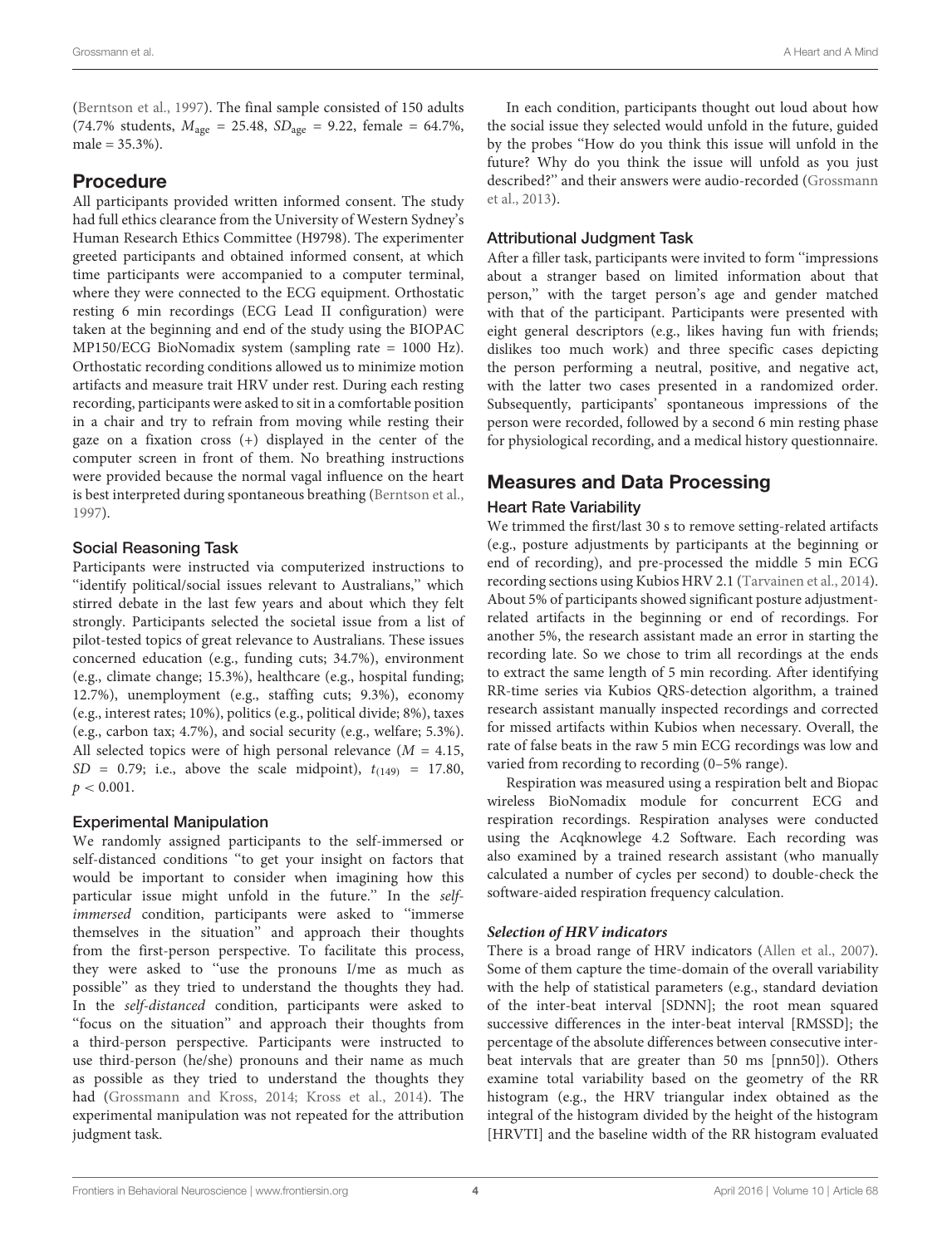| Type of HRV marker  | Self-immersed condition |             |             | Self-distanced condition |             |             |
|---------------------|-------------------------|-------------|-------------|--------------------------|-------------|-------------|
|                     | Wise reasoning          | Attrib. (a) | Attrib. (b) | Wise reasoning           | Attrib. (a) | Attrib. (b) |
| <b>SDNN</b>         | $-0.001$                | 0.06        | 0.09        | $0.25*$                  | $0.40***$   | $0.36**$    |
| <b>RMSSD</b>        | $-0.08$                 | 0.09        | 0.12        | $0.26*$                  | $0.38***$   | $0.37**$    |
| pnn50               | $-0.07$                 | 0.09        | 0.13        | $0.24*$                  | $0.40***$   | $0.38***$   |
| <b>HRVTI</b>        | 0.01                    | 0.03        | 0.07        | $0.23^{\dagger}$         | $0.31***$   | $0.28*$     |
| <b>TINN</b>         | $-0.02$                 | 0.03        | 0.08        | $0.21^+$                 | $0.36**$    | $0.33***$   |
| <b>HFPOWFF</b>      | $-0.09$                 | $-0.04$     | 0.01        | $0.26*$                  | $0.41***$   | $0.37**$    |
| Composite HRV index | $-0.04$                 | 0.07        | 0.11        | $0.26*$                  | $0.38***$   | $0.35***$   |

<span id="page-4-0"></span>TABLE 1 | Relationship between wisdom-related judgment (reasoning, balanced attributions) and heart-rate variability as a function of self-distanced vs. self-immersed condition.

Notes. We used partial Spearman's correlations, controlling for bio-fitness indicators. HRV Index = score obtained from the loading on the 1st PCA component. Attrib. (a) = Balanced Attributional Judgment-3-level indicator. Attrib. (b) = Balanced Attributional Judgment-dichotomous indicator. \*\*\*p ≤ 0.001, \*p ≤ 0.01, \*p ≤ 0.05,  $<sub>0</sub> < 0.11$ .</sub>

through triangular interpolation [TINN]). Finally, some metrics assign bands of frequency and count the number of beat-tobeat intervals that match each band, e.g., by examining the fast fourier transform power spectrum density in the highfrequency band (HFPOWFF). Focusing on the high frequency is important given that empirically it is most closely aligned with the parasympathetic activity [\(Berntson et al.,](#page-8-34) [1997\)](#page-8-34).

Following recommendations for transparency and replicability in behavioral sciences [\(Simmons et al.,](#page-9-23) [2011;](#page-9-23) [Asendorpf et al.,](#page-8-37) [2013\)](#page-8-37), we sought to avoid cherry-picking of HRV markers yielding desirable results by examining a range of HRV markers (see **[Table 1](#page-4-0)**). In line with prior research (e.g., [Rainville et al.,](#page-9-24) [2006;](#page-9-24) [Allen et al.,](#page-8-36) [2007\)](#page-8-36), we also performed a principal component analysis (PCA) on HRV-markers, which yielded a one-component solution (variance explained: 88.88%; loadings: 0.91–0.97). To minimize the chance of α-inflation due to multiple testing, we performed primary statistical analyses on the retained standardized PCA factor scores.

#### **Trait vs. state-level variability**

A single HRV measurement may have trait- and state-specific components. Our main interest is in the trait-level HRV. Hence, we focused on two resting measurement intervals, obtained before the manipulation, and after the attribution task. Averaging responses across several measurement points provides a more robust metric of an enduring trait-level individual difference [\(Mischel and Shoda,](#page-9-25) [1995;](#page-9-25) [Robins et al.,](#page-9-26) [2009\)](#page-9-26). Preliminary analyses indicated that the HRV indicators did not significantly vary across time points. Further, experimental manipulation was not significantly related to HRV or respiration indices at either time point, ts < 1.40. Hence, in our main analyses we focused on the scores that we averaged across both measurement points [\(Bertsch et al.,](#page-8-10) [2012\)](#page-8-10), supplementing them with reports for each measurement point.

#### Wise Reasoning

Participants' verbal reflections on the social issue were transcribed and coded by two hypothesis- and condition-blind coders on the following aspects of wisdom-related reasoning [\(Grossmann et al.,](#page-8-3) [2010,](#page-8-3) [2013;](#page-8-11) [Grossmann and Kross,](#page-8-16) [2014\)](#page-8-16):

recognition of limits of knowledge, recognition of possibility of change, consideration of others' perspectives, and search for a way to integrate these perspectives/compromise; each coded on a  $0 =$  "not at all" to  $2 =$  "a great deal" scale (see Supplementary Appendix A for coding manual). Inter-coder reliability was good, as indicated by the intra-class correlation coefficients,  $ICC(2,1)_{\text{limits}} = 0.82$ ;  $ICC(2,1)_{\text{change}} = 0.93$ ;  $ICC(2,1)_{perspectives} = 0.95; ICC(2,1)_{compromise} = 0.87, with$ inconsistencies resolved via averaging.

Consistent with prior work [\(Grossmann et al.,](#page-8-11) [2013;](#page-8-11) [Grossmann and Kross,](#page-8-16) [2014\)](#page-8-16), scores across different aspects of wisdom-related reasoning have converged on a single latent PCA factor (variance explained: 42.04%; loadings: limits = 0.83, perspective = 71, change =  $0.66$ , compromise = 0.23). We retained the PCA scores for subsequent analyses. Due to a positive skew, scores (+min) were log-transformed for linear model analyses.

#### Attributional Judgment

The same hypothesis-/condition-blind group of coders counted spontaneous mentioning of disposition and situation when participants explained others' behavior. Dispositional explanations were operationalized via statements referring to the person's personality or moral virtues. Situational explanations were operationalized via statements referring to the situational forces influencing one's behavior (see Supplementary Appendix B for coding instructions). Two participants did not follow instructions and were thus excluded from content analyses. Inter-rater agreement was acceptable,  $ICC(2,1)<sub>disposition</sub> = 0.60$ ,  $ICC(2,1)<sub>situation</sub> = 0.61$ , with inconsistencies resolved via averaging. Preliminary analyses indicated a significantly greater proportion of attribution statements referring to personality (88%) rather than situation (38%), McNemar's  $\chi^2$  (df = 3) = 83.36, p < 0.001, which is consistent with prior work [\(Ross,](#page-9-14) [1977\)](#page-9-14). To quantify balanced (as compared to biased) attributional judgments, we examined whether individuals simultaneously considered dispositional and situational factors (32%). There are several ways to quantify balanced attributions. Therefore, we created two attribution indices to examine the generalizability of the results.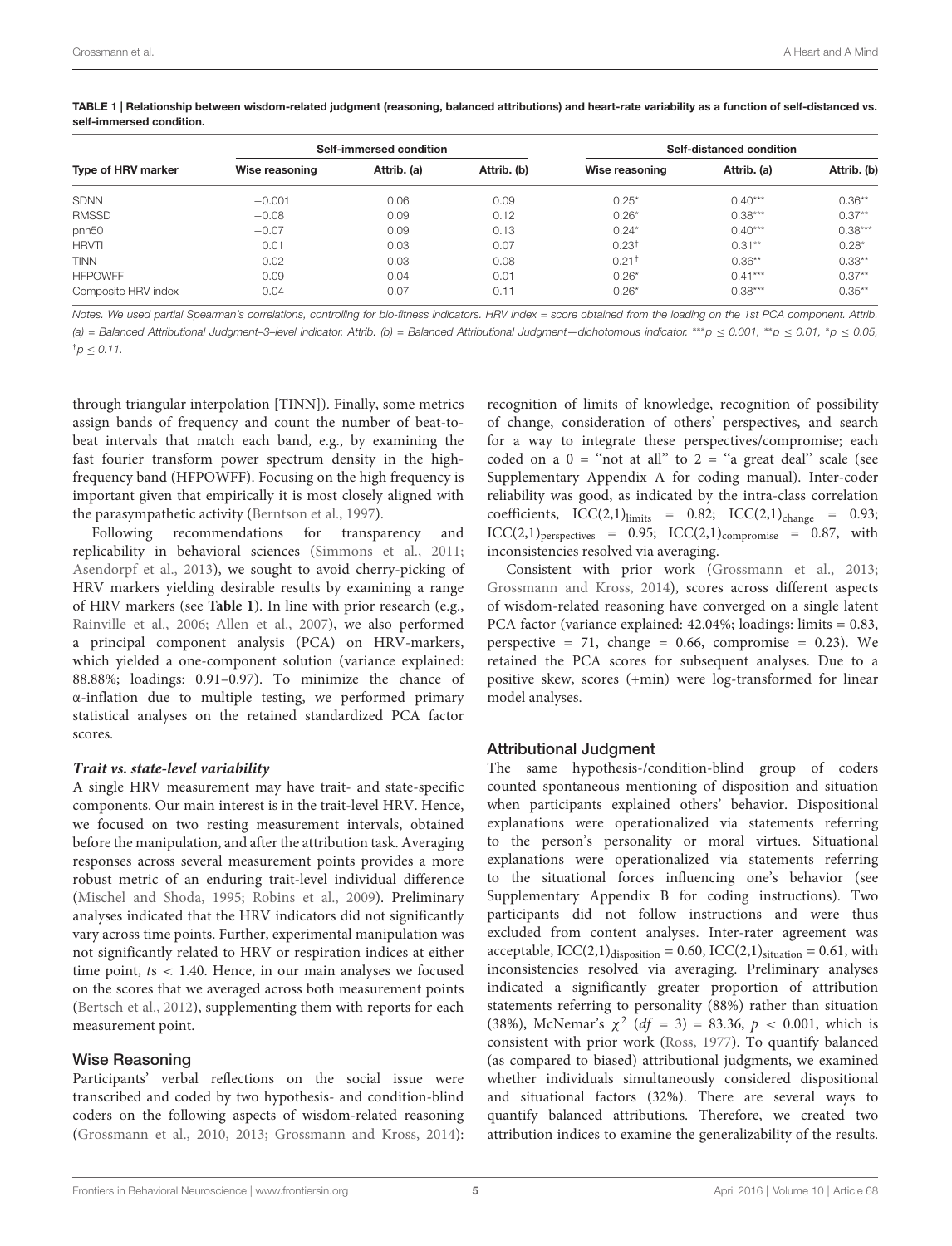First, we scored participants narratives from  $1$  = preference for one factor, but ignoring the other one, via  $2 = no$ explicit mentioning of either factor, to  $3 =$  simultaneous consideration of dispositional and situational factors. Second, we created a dichotomous index, ranging from  $0 = \text{biased}$ attributions/no attributions to  $1 =$  balanced attributional judgment.

#### Control Variables

We obtained a number of control variables, concerning mood, subjective importance of selected social issue, word length of the verbal reflections, and bio-medical history. Participants described their mood at baseline and after the attribution task (on a  $1-7$  scale;  $1 =$  "extremely bad mood" to  $7$  = "extremely good mood"). Upon selecting the social issue, participants indicated how much they cared about the issue, and how important it was to them (on a 5-point scale;  $1 = \text{``not at all''}$  to  $5 = \text{``very much''}$ , averaged to create an index of personal relevance,  $r = 0.73$ ,  $p < 0.001$ . To account for the essay length as a possible confound, we performed a word count of verbal reflections. Finally, participants reported exercise frequency in the past 3 months  $(1 = "0 h/week"$  to  $4 = "over 10 h/week"; M = 2.27, SD = 0.86$ , weight and height (to calculate body-mass-index;  $M = 25.04$ ,  $SD = 5.20$ ).

#### Statistical Analyses

Analyses included Spearman's correlations and multivariate general linear models for wise reasoning, as well as logistic regression analyses for the dichotomous index of balanced attributions. Because some of the variables were not on a continuous scale, we chose Spearman's correlation as a conservative indicator of the magnitude of association.

### RESULTS

Neither baseline mood,  $|r_s s| < 0.07$ , nor post-reflection mood,  $|r_s s|$  < 0.13, nor social issue topic,  $Fs$  < 1.45 and Wald  $(df = 7) = 3.34, p = 0.85$ , significantly influence responses across variables of interest and will not be discussed further. Also, postreflection mood was positively related to balanced attributions in the self-distanced condition,  $r_s(3$ -level index) = 0.25,  $p = 0.03$ ,  $r_s$ (dichotomous index) = 0.24,  $p = 0.04$ , but not in the selfimmersed condition,  $r_s(3$ -level index) = -0.04,  $r_s$ (dichotomous index) = 0.02. Participants with higher wisdom-related scores on the social issue task were somewhat more likely to spontaneously mention both personality and situation when judging others' behavior,  $r_s$ (both indices) = 0.14,  $p = 0.10$ .

First, we examined how mean-centered condition (selfdistanced vs. self-immersed), HRV-factor score, and their interaction predict wisdom-related reasoning. Bio-fitness metrics (age, BMI, exercise) and respiration rate were included as covariates; results without covariates were very similar. We observed no significant main effects,  $ts < 1$ , but, as expected, a significant condition  $\times$  HRV interaction,  $B = 0.48$ ,  $SE = 0.23$ ,  $t = 2.07$ ,  $p = 0.04$ ,  $\eta_p^2 = 0.04$ . As **[Table 1](#page-4-0)** and **[Figure 1](#page-5-0)** indicate, in the self-distanced condition, each HRV-marker was



<span id="page-5-0"></span>positively associated with wiser reasoning. In contrast, there was no significant HRV-wisdom association in the self-immersed condition.

Next, we examined how mean-centered condition (selfdistanced vs. self-immersed), HRV-factor score, and their interaction predict balanced attributional judgment (3-level index), performing identical analyses as above. Again, we did not observe a main effect of condition,  $t = 1.17$ , ns. We observed a significant positive main effect of HRV,  $B = 0.27$ ,  $SE = 0.09$ ,  $t = 3.02$ ,  $p = 0.003$ ,  $\eta_p^2 = 0.07$ , which was qualified by a marginally significant condition  $\times$  HRV interaction,  $B = 0.33$ ,  $SE = 0.17$ ,  $t = 1.91$ ,  $p = 0.059$ ,  $\eta_p^2 = 0.03$ . As **[Table 1](#page-4-0)** indicates, in the selfdistanced condition, each HRV-marker was positively associated with balanced attributions. In contrast, there was no significant HRV-wisdom association in the self-immersed condition.

Finally, we performed comparable logistic regression analyses on dichotomous scores of balanced attribution. Again, results indicated a significant main effect of HRV,  $B = 0.75$ ,  $SE = 0.24$ ,  $Wald = 9.76$ ,  $p = 0.002$ ,  $OR = 2.12$ , suggesting that greater heartrate-variability is associated with more balanced attributions. Moreover, as with a 3-level index of balanced attributions, this effect was qualified by a marginally significant condition  $\times$  HRV interaction,  $B = 0.77$ ,  $SE = 0.44$ ,  $Wald = 3.06$ ,  $p = 0.08$ ,  $OR = 2.16$ . As **[Table 1](#page-4-0)** and **[Figure 2](#page-6-0)** indicate, HRV was positively associated with balanced attributions in the self-distanced, but not in the self-immersed condition.

The positive relationship between HRV and wisdom-related judgment in the self-distanced condition was robust when controlling for the length of verbal reflections, wise reasoning:  $r = 0.20$ , attributional judgment:  $r_s(3$ -level index) = 0.35,  $r_s$ (dichotomous index) = 32, and when separately examining each resting period used to obtain HRV indicators, 1st period: wise reasoning:  $r = 0.16$ ; attributional judgment:  $r_s(3$ -level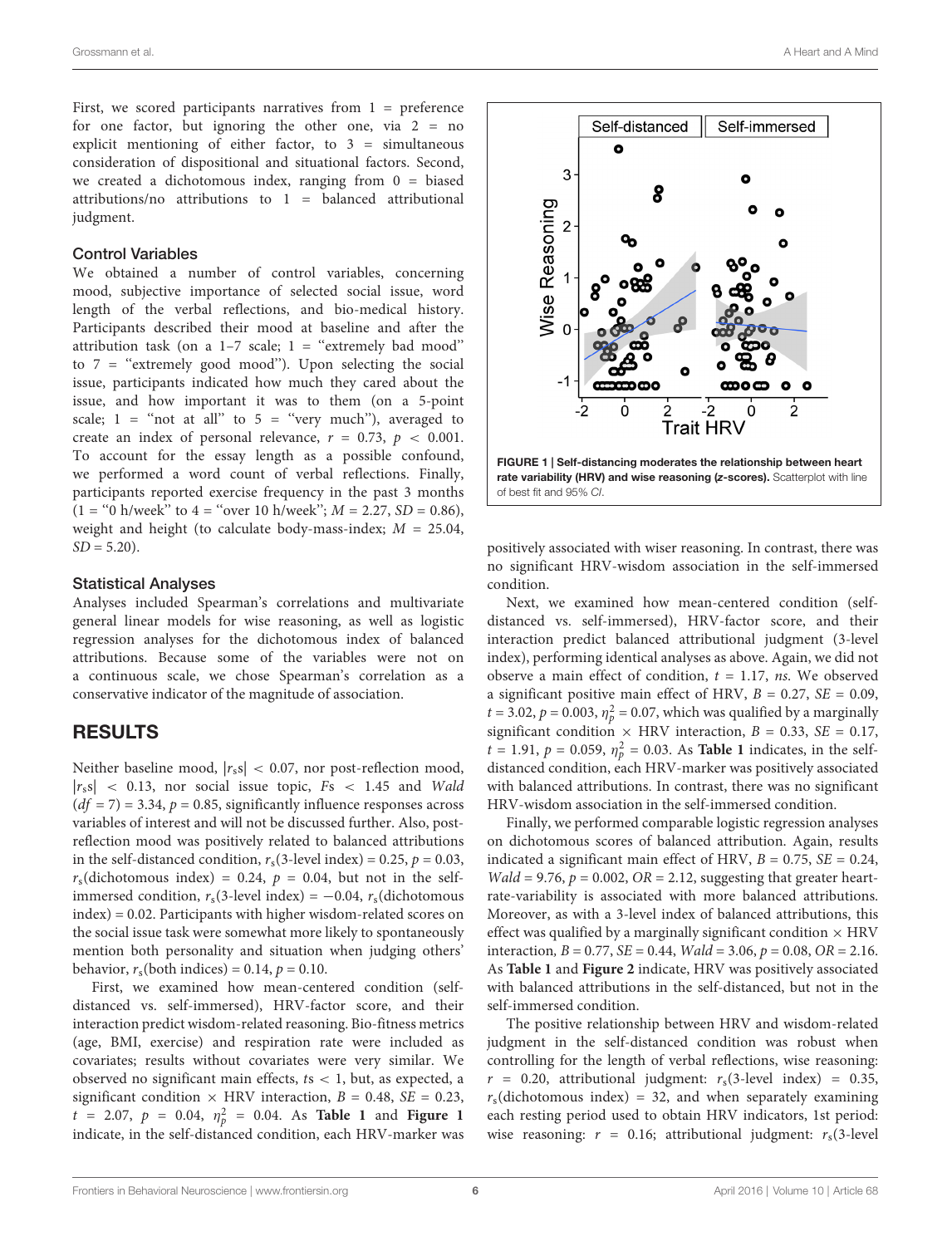

<span id="page-6-0"></span>index) =  $0.35$ ,  $r_s$ (dichotomous index) = 31; 2nd period: wise reasoning:  $r = 0.29$ ; attributional judgment:  $r_s(3$ -level  $index$ ) = 0.40,  $r_s$ (dichotomous index) = 38. In light of prior work on the curvilinear effects of HRV on socio-emotional variables [\(Kogan et al.,](#page-8-18) [2014\)](#page-8-18), we performed additional analyses with  $HRV<sup>2</sup>$ . We did not observe any significant effects of  $HRV<sup>2</sup>$ , nor  $\mathrm{HRV^{2}}\times$  condition interactions on any of tested variables,  $Fs<1.$ 

It is possible that the top performers on the wisdom-related judgment task could show higher HRV even in the self-immersed condition (see **[Figure 1](#page-5-0)**). We tested this possibility in post hoc analyses, examining whether participants in the top 20% of the wise reasoning task performance showed higher HRV, and whether this effect was moderated by condition. Results of analyses with condition, wise reasoning performance group (top 20% vs. rest), and their interaction as predictors of the HRV, and bio-fitness metrics and respiration as covariates indicated a significant main effect of performance group,  $F_{(1,117)} = 6.69$ ,  $p = 0.01, \eta_p^2 = 0.05$ , with the top performers ( $M = 0.50$ ,  $SD = 1.04$ ) showing greater heart-rate-variability than the rest of the sample ( $M = -0.09$ ,  $SD = 1.04$ ). Notably, the group effect was not moderated by condition, condition  $\times$  group interaction,  $F_{(1,117)} = 0.31$ , ns.

### **DISCUSSION**

The present work provides the first direct test of the relationship between HRV and wisdom-related judgment, demonstrating that the relationship was robust across both time-methodand frequency-method-based markers of high-frequency HRV. Further, HRV was linked to two distinct measures of wisdomrelated judgment: one concerning participants' spontaneous reasoning process about important social issues and another concerning balanced judgments of others' behavior.

The central insight from the present research concerns the role of self-distancing for enabling high-HRV people to engage in cognitive processes philosophers and cognitive scientists have characterized as ''wise'', namely those involving certain aspects of reasoning (e.g., intellectual humility, recognition of the world in flux and different perspectives on an issue) and evaluation of others in a less biased fashion. We introduced this article by pointing out that although we expect higher HRV-people to able to direct more resources to social information processing, we have no reason to expect that such processing will happen by default or be unbiased. Egocentric impulses [\(Foster et al.,](#page-8-17) [2003\)](#page-8-17) may guide people towards the self-serving features of the social issue at hand, leading them to neglect the non-self-serving features, including interests and opinions of other individuals involved in the issue. As a consequence, in the absence of a cue to self-distance, high-HRV people may be similarly prone to a bias in judgment as their low-HRV counterparts. Further, we proposed self-distancing would aid high HRV people to curb egocentric impulses and utilize their cognitive resources for a judgment that is not only efficient but also wise. Our results were consistent with this proposition. Whereas there was no relationship between trait-HRV and wisdom-related judgment in the self-immersed perspective, adopting a selfdistanced perspective led to a positive association between trait-HRV and wisdom-related judgment.

A post hoc analysis comparing the top 20% of the wise reasoning distribution to the rest of the sample revealed a notable exception to this observation. Top performers on wise reasoning indicated a significantly higher cardiac vagal tone than the remainder of the sample, irrespective of the condition these participants were in. This effect was true for both self-immersed and self-distanced participants. Though tentative, it is possible that the top 20% performers on wise reasoning show habitually high level of cardiac vagal tone, in contrast to the rest of the population that benefits from self-distancing to channel their vagal tone for a wise judgment. Another possibility is that the top performers on wise reasoning are more likely to spontaneously transcend their immediate viewpoint, thus aligning their cardiac vagal tone with wisdom-related cognitions. Future work can explore these possibilities by examining wise reasoning and HRV-related psychophysiology across multiple situations. Such multi-situation assessment would allow to disentangle statefrom trait-level processes [\(Mischel and Shoda,](#page-9-25) [1995;](#page-9-25) [Fleeson](#page-8-38) [and Noftle,](#page-8-38) [2008\)](#page-8-38), as well as assess the role of situational contingencies for wise thought. For instance, a multi-session design will allow testing whether people who are high in cardiac vagal tone are equally wise in the domains of friendship, politics, and love.

These results unite and extend several streams of research. The observed moderation between trait-HRV and wisdomrelated judgment is consistent with prior observations about the conditions under which traits align with one's thoughts and behavior. Past research indicates that psychological distance promotes greater consistency between one's core self-characteristics and one intentions [\(Wakslak et al.,](#page-9-27) [2008\)](#page-9-27), and between one's intentions and behavior [\(Ledgerwood et al.,](#page-9-28) [2010\)](#page-9-28). The present study extends this body of research, for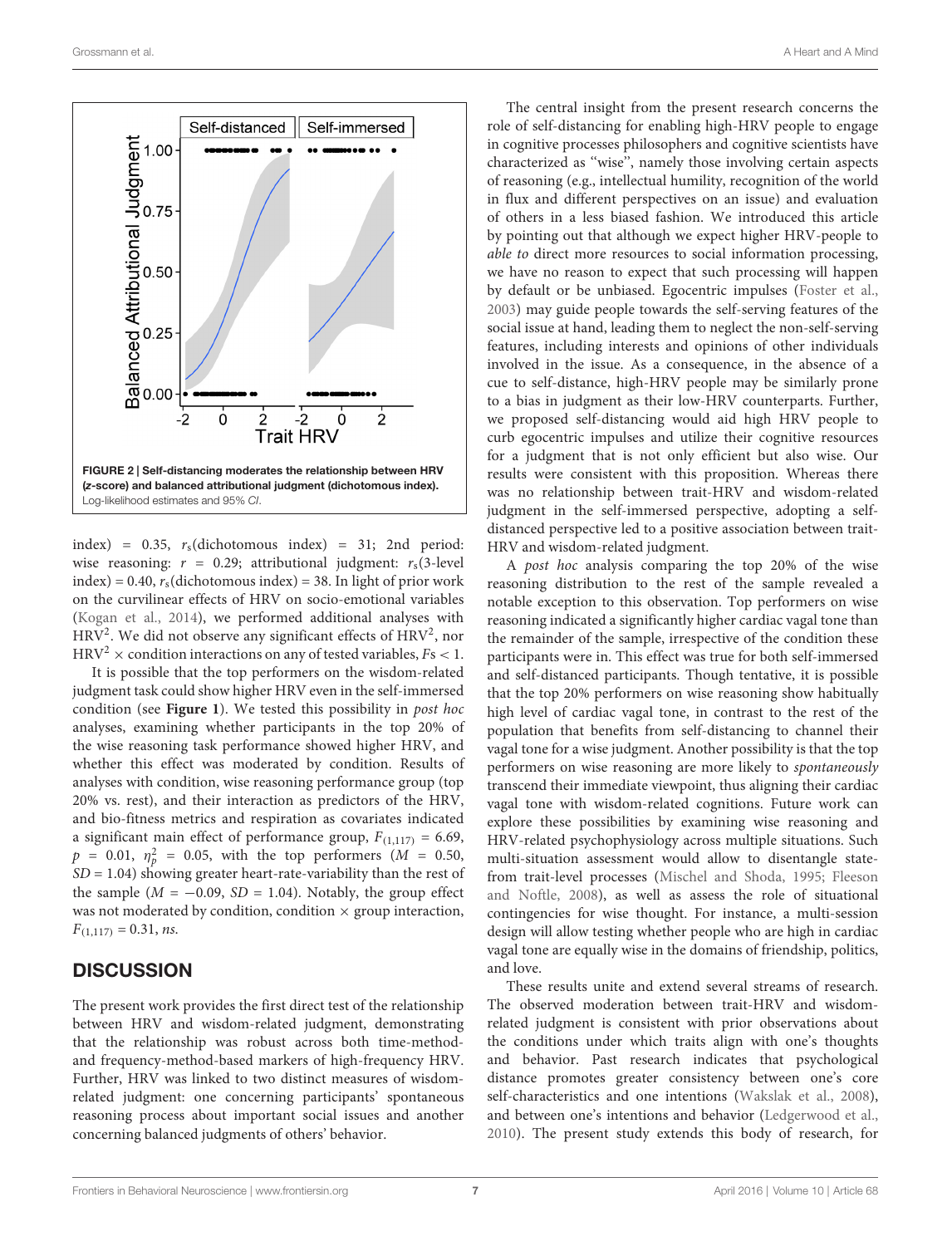the first time testing how psychological self-distancing and trait-level physiology interact to influence wisdom-related judgment.

The present work also extends prior research in cardiac psychophysiology, further exploring the relationship between HRV and prosociality [\(Keltner et al.,](#page-8-39) [2014\)](#page-8-39). We observed a positive relationship between higher HRV and wisdomrelated judgment when instructing participants to adopt a self-distanced perspective. This observation dovetails with other psychophysiological work showing a stronger positive relationship between HRV and one's relational well-being when practicing loving-kindness meditation [\(Kok et al.,](#page-8-40) [2013\)](#page-8-40), which consists of key self-distancing components.

In contrast to prior research [\(Kross and Grossmann,](#page-8-15) [2012;](#page-8-15) [Grossmann and Kross,](#page-8-16) [2014\)](#page-8-16), the present study found limited evidence of self-distancing impacting wise reasoning directly. There are several notable differences between the extant prior research and the present study. First, prior research has focused on personal dilemma [\(Kross and Grossmann,](#page-8-15) [2012;](#page-8-15) [Grossmann and Kross,](#page-8-16) [2014\)](#page-8-16) while the present study concerned reasoning about political issues pre-selected to be of general relevance to Australian population. In line with prior theorizing [\(Grossmann and Kross,](#page-8-16) [2014\)](#page-8-16), it is possible that self-distancing is a more potent determinant of wiser judgment when the issue concerns one directly. Second, there are important procedural differences between present and prior experiments. [Kross and Grossmann](#page-8-15) [\(2012\)](#page-8-15) employed visual and spatial manipulations of self-distancing, whereas the current study has employed the 3rd- vs. 1st-person self-talk manipulation of self-distancing [\(Kross et al.,](#page-8-35) [2014\)](#page-8-35). Further, whereas [\(Grossmann and Kross](#page-8-16) [\(2014\)](#page-8-16); Studies 2–3) have employed a similar self-talk manipulation as the one in the present work, the focus of their studies concerned reflecting on interpersonal transgressions, whereas the present study concerned prospecting—i.e., thinking about future developments of a political issue. Past research has shown that prospection is distinct from reflection on such parameters as level of abstraction [\(Trope and Liberman,](#page-9-29) [2010\)](#page-9-29), as well as the role of memory and affective processes [\(Seligman et al.,](#page-9-30) [2013\)](#page-9-30). It is possible that the self-talk manipulation of selfdistancing is more potent at boosting wisdom about concrete situations concerning the individual reflecting on the issue, as compared to prospecting about future events of general societal relevance.

How does self-distancing promote greater wisdom among high HRV individuals? Based on the neurovisceral integration model linking higher heart-rate-variability to the functioning of the executive circuits in the brain [\(Thayer and Lane,](#page-9-9) [2000;](#page-9-9) [Thayer et al.,](#page-9-5) [2012\)](#page-9-5), we proposed that self-distancing instructions prompt high-HRV people to utilize their executive abilities in non-egocentric fashion, resulting in wiser judgments. Future work is needed to test the exact mechanisms through which self-distancing could facilitate utilization of executive circuits towards wise judgment and behavior. Research is also needed to examine whether increasing HRV, especially amongst low HRV participants, increases sensitivity to self-distancing cues. If a person's heart were to become more variable and ''flexible,'' for example through meditation practices [\(Krygier et al.,](#page-9-31) [2013\)](#page-9-31), would this result in the person being more able to self-distance and reason wisely?

## **CONCLUSION**

Though wisdom has been long viewed as too ethereal to be a subject of a tangible empirical inquiry, in the last 25 years researchers have established several psychological components of wise judgment [\(Staudinger and Glück,](#page-9-0) [2011\)](#page-9-0). Recently, neuroscientists have proposed that to understand individual differences in wisdom one also ought to consider aspects of human physiology [\(Meeks and Jeste,](#page-9-1) [2009\)](#page-9-1). The present article does exactly that, focusing on HRV. Our research suggests that wisdom-related judgment is not exclusively a function of the body or the mind. Rather, both greater heart-rate-variability and an ego-decentered mind are required for a wiser, less biased judgment.

# AUTHOR CONTRIBUTIONS

IG and BKS designed research. JC provided valuable feedback and modification suggestions for study design. BKS conducted research. BKS analyzed psychophysiological data. IG supervised wisdom- and attribution-related content-analyses of the participants' narratives. IG performed statistical analyses and drafted the first draft of the manuscript. BKS and JC provided valuable feedback on the manuscript. All authors approved the final version of the manuscript for publication.

### FUNDING

The present research was funded by Social Sciences and Humanities Research Council of Canada Insight Grant 435- 2014-0685 (to IG) and by a grant from the John Templeton Foundation, ''Prospective Psychology Stage 2: A Research Competition to Martin Seligman'' (sub-grant awarded to IG), the Mind and Life Contemplative Studies Fellowship (to BKS), and a grant from the Australian Research Council (to JC). The opinions expressed in this publication are those of the author(s) and do not necessarily reflect the views of the John Templeton Foundation.

# ACKNOWLEDGMENTS

We thank Elham Zolfaghar, Linda Murphy, and Hasan Cinar for their assistance with data collection, Joseph Phillips for processing psychophysiological recordings, and Jacklyn Koyama and Becky Zhao for their help with content analyses.

# SUPPLEMENTARY MATERIAL

The Supplementary Material for this article can be found online at: [http://journal.frontiersin.org/article/10.3389/fnbeh.2016.000](http://journal.frontiersin.org/article/10.3389/fnbeh.2016.00068/abstract) [68/abstract](http://journal.frontiersin.org/article/10.3389/fnbeh.2016.00068/abstract)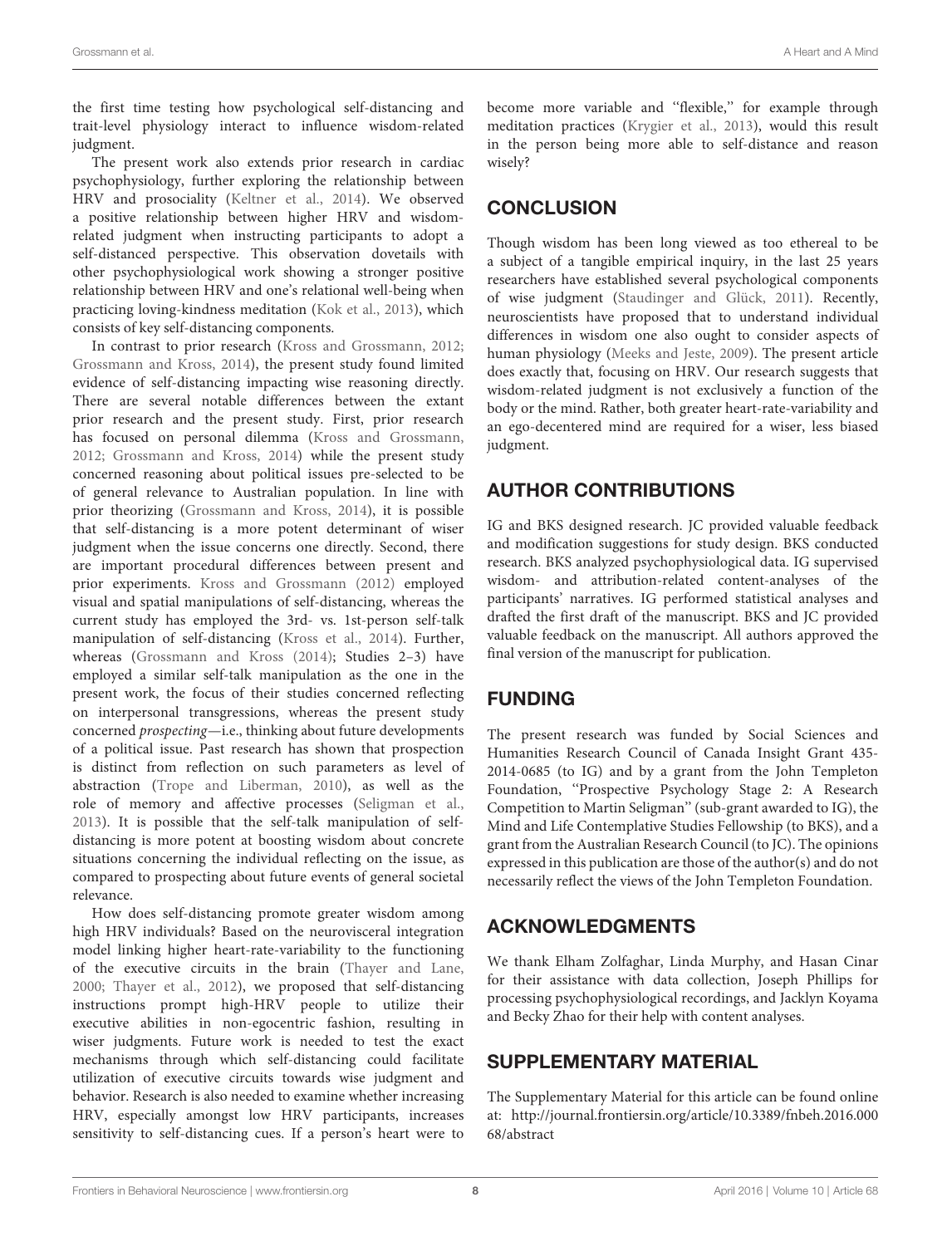### **REFERENCES**

- <span id="page-8-9"></span>Ahern, G. L., Sollers, J. J., Lane, R. D., Labiner, D. M., Herring, A. M., Weinand, M. E., et al. (2001). Heart rate and heart rate variability changes in the intracarotid sodium amobarbital test. Epilepsia 42, 912–921. doi: 10.1046/j. 1528-1157.2001.042007912.x
- <span id="page-8-36"></span>Allen, J. J. B., Chambers, A. S., and Towers, D. N. (2007). The many metrics of cardiac chronotropy: a pragmatic primer and a brief comparison of metrics. Biol. Psychol. 74, 243–262. doi: 10.1016/j.biopsycho.2006.08.005
- <span id="page-8-8"></span>Appelhans, B. M., and Luecken, L. J. (2006). Heart rate variability as an index of regulated emotional responding. Rev. Gen. Psychol. 10, 229–240. doi: 10. 1037/1089-2680.10.3.229
- <span id="page-8-37"></span>Asendorpf, J. B., Conner, M., De Fruyt, F., De Houwer, J., Denissen, J. J. A., Fiedler, K., et al. (2013). Recommendations for increasing replicability in psychology. Eur. J. Pers. 27, 108–119. doi: 10.1002/per.1919
- <span id="page-8-0"></span>Assmann, A. (1994). ''Wholesome knowledge: concepts of wisdom in a historical and cross-cultural perspective," in Life-Span Development and Behavior, eds D. I. Featherman, R. M. Lerner and M. Perlmutter (Hillsdale, NJ: Erlbaum), 187–224.
- <span id="page-8-31"></span>Ayduk, Ö., and Kross, E. (2010). From a distance: implications of spontaneous selfdistancing for adaptive self-reflection. J. Pers. Soc. Psychol. 98, 809–829. doi: 10. 1037/a0019205
- <span id="page-8-2"></span>Baltes, P. B., and Smith, J. (2008). The fascination of wisdom: its nature, ontogeny and function. Perspect. Psychol. Sci. 3, 56–64. doi: 10.1111/j.1745-6916.2008. 00062 x
- <span id="page-8-1"></span>Baltes, P. B., and Staudinger, U. M. (2000). Wisdom: a metaheuristic (pragmatic) to orchestrate mind and virtue toward excellence. Am. Psychol. 55, 122–136. doi: 10.1037/0003-066x.55.1.122
- <span id="page-8-20"></span>Beauchaine, T. (2001). Vagal tone, development and Gray's motivational theory: toward an integrated model of autonomic nervous system functioning in psychopathology. Dev. Psychopathol. 13, 183–214. doi: 10. 1017/s0954579401002012
- <span id="page-8-34"></span>Berntson, G. G., Bigger, J. T., Eckberg, D. L., Grossman, P., Kaufmann, P. G., Malik, M., et al. (1997). Heart rate variability: origins, methods and interpretive caveats. Psychophysiology 34, 623–648. doi: 10.1111/j.1469-8986.1997. tb02140.x
- <span id="page-8-10"></span>Bertsch, K., Hagemann, D., Naumann, E., Schächinger, H., and Schulz, A. (2012). Stability of heart rate variability indices reflecting parasympathetic activity. Psychophysiology 49, 672–682. doi: 10.1111/j.1469-8986.2011.01341.x

<span id="page-8-4"></span>Cannon, W. B. (1932). The Wisdom of the Body. New York, NY: Norton.

- <span id="page-8-5"></span>Damasio, A. R. (1994). Descartes' Error: Emotion, Reason and the Human Brain. New York, NY: Free Press.
- <span id="page-8-21"></span>Eisenberg, N., Fabes, R. A., Murphy, B., Maszk, P., Smith, M., and Karbon, M. (1995). The role of emotionality and regulation in children's social functioning: a longitudinal study. Child Dev. 66, 1360–1384. doi: 10.1111/j.1467-8624.1995. tb00940.x
- <span id="page-8-6"></span>Fabes, R. A., and Eisenberg, N. (1997). Regulatory control and adults' stress-related responses to daily life events. J. Pers. Soc. Psychol. 73, 1107–1117. doi: 10. 1037/0022-3514.73.5.1107
- <span id="page-8-38"></span>Fleeson, W., and Noftle, E. (2008). The end of the person-situation debate: an emerging synthesis in the answer to the consistency question. Soc. Personal. Psychol. Compass 2, 1667–1684. doi: 10.1111/j.1751-9004.2008. 00122.x
- <span id="page-8-28"></span>Ford, B. Q., Dmitrieva, J. O., Heller, D., Chentsova-Dutton, Y., Grossmann, I., Tamir, M., et al. (2015). Culture shapes whether the pursuit of happiness predicts higher or lower well-being. J. Exp. Psychol. Gen. 144, 1053–1062. doi: 10.1037/xge0000108
- <span id="page-8-17"></span>Foster, J. D., Campbell, K. W., and Twenge, J. M. (2003). Individual differences in narcissism: inflated self-views across the lifespan and around the world. J. Res. Pers. 37, 469–486. doi: 10.1016/s0092-6566(03)00026-6
- <span id="page-8-12"></span>Greenhoot, A. F., Semb, G., Colombo, J., and Schreiber, T. (2004). Prior beliefs and methodological concepts in scientific reasoning. Appl. Cogn. Psychol. 18, 203–221. doi: 10.1002/acp.959
- <span id="page-8-23"></span>Grossmann, I., Ellsworth, P. C., and Hong, Y.-Y. (2012). Culture, attention and emotion. J. Exp. Psychol. Gen. 141, 31–36. doi: 10.1037/a0023817
- <span id="page-8-25"></span>Grossmann, I., Huynh, A. C., and Ellsworth, P. C. (2015). Emotional complexity: clarifying definitions and cultural correlates. J. Pers. Soc. Psychol. doi: 10. 1037/pspp0000084 [Epub ahead of print].
- <span id="page-8-14"></span>Grossmann, I., Karasawa, M., Izumi, S., Na, J., Varnum, M. E. W., Kitayama, S., et al. (2012). Aging and wisdom: culture matters. Psychol. Sci. 23, 1059–1066. doi: 10.1177/0956797612446025
- <span id="page-8-24"></span>Grossmann, I., Karasawa, M., Kan, C., and Kitayama, S. (2014). A cultural perspective on emotional experiences across the lifespan. Emotion 14, 679–692. doi: 10.1037/a0036041
- <span id="page-8-22"></span>Grossmann, I., and Kross, E. (2010). The impact of culture on adaptive versus maladaptive self-reflection. Psychol. Sci. 21, 1150–1157. doi: 10. 1177/0956797610376655
- <span id="page-8-16"></span>Grossmann, I., and Kross, E. (2014). Exploring ''Solomon's paradox'': selfdistancing eliminates the self-other asymmetry in wise reasoning about close relations in younger and older adults. Psychol. Sci. 25, 1571–1580. doi: 10. 1177/0956797614535400
- <span id="page-8-26"></span>Grossmann, I., and Na, J. (2014). Research in culture and psychology: past lessons and future challenges. Wiley Interdiscip. Rev. Cogn. Sci. 5, 1–14. doi: 10. 1002/wcs.1267
- <span id="page-8-11"></span>Grossmann, I., Na, J., Varnum, M. E. W., Kitayama, S., and Nisbett, R. E. (2013). A route to well-being: intelligence versus wise reasoning. J. Exp. Psychol. Gen. 142, 944–953. doi: 10.1037/a0029560
- <span id="page-8-3"></span>Grossmann, I., Na, J., Varnum, M. E. W., Park, D. C., Kitayama, S., and Nisbett, R. E. (2010). Reasoning about social conflicts improves into old age. Proc. Natl. Acad. Sci. U S A 107, 7246–7250. doi: 10.1073/pnas.1001715107
- <span id="page-8-33"></span>Gruber, J., Harvey, A. G., and Johnson, S. L. (2009). Reflective and ruminative processing of positive emotional memories in bipolar disorder and healthy controls. Behav. Res. Ther. 47, 697–704. doi: 10.1016/j.brat.2009. 05.005
- <span id="page-8-7"></span>Hansen, A. L., Johnsen, B. H., and Thayer, J. F. (2003). Vagal influence on working memory and attention. Int. J. Psychophysiol. 48, 263–274. doi: 10.1016/s0167- 8760(03)00073-4
- <span id="page-8-13"></span>Johnson-Laird, P. N. (2006). How we Reason. New York, NY: Oxford University Press.
- <span id="page-8-39"></span>Keltner, D., Kogan, A., Piff, P. K., and Saturn, S. R. (2014). The sociocultural appraisals, values and emotions (SAVE) framework of prosociality: core processes from gene to meme. Annu. Rev. Psychol. 65, 425–460. doi: 10. 1146/annurev-psych-010213-115054
- <span id="page-8-18"></span>Kogan, A., Oveis, C., Carr, E. W., Gruber, J., Mauss, I. B., Shallcross, A., et al. (2014). Vagal activity is quadratically related to prosocial traits, prosocial emotions and observer perceptions of prosociality. J. Pers. Soc. Psychol. 107, 1051–1063. doi: 10.1037/a0037509
- <span id="page-8-40"></span>Kok, B. E., Coffey, K. A., Cohn, M. A., Catalino, L. I., Vacharkulksemsuk, T., Algoe, S. B., et al. (2013). How positive emotions build physical health: perceived positive social connections account for the upward spiral between positive emotions and vagal tone. Psychol. Sci. 24, 1123–1132. doi: 10. 1177/0956797612470827
- <span id="page-8-19"></span>Kok, B. E., and Fredrickson, B. L. (2010). Upward spirals of the heart: autonomic flexibility, as indexed by vagal tone, reciprocally and prospectively predicts positive emotions and social connectedness. Biol. Psychol. 85, 432–436. doi: 10. 1016/j.biopsycho.2010.09.005
- <span id="page-8-27"></span>Koopmann-Holm, B., and Tsai, J. L. (2014). Focusing on the negative: cultural differences in expressions of sympathy. J. Pers. Soc. Psychol. 107, 1092–1115. doi: 10.1037/a0037684
- <span id="page-8-32"></span>Kross, E., and Ayduk, O. (2011). Making meaning out of negative experiences by self-distancing. Curr. Dir. Psychol. Sci. 20, 187–191. doi: 10. 1177/0963721411408883
- <span id="page-8-29"></span>Kross, E., Ayduk, O., and Mischel, W. (2005). When asking ''why'' does not hurt. Distinguishing rumination from reflective processing of negative emotions. Psychol. Sci. 16, 709–715. doi: 10.1111/j.1467-9280.2005. 01600.x
- <span id="page-8-35"></span>Kross, E., Bruehlman-Senecal, E., Park, J., Burson, A., Dougherty, A., Shablack, H., et al. (2014). Self-talk as a regulatory mechanism: how you do it matters. J. Pers. Soc. Psychol. 106, 304–324. doi: 10.1037/a0035173
- <span id="page-8-30"></span>Kross, E., Gard, D., Deldin, P., Clifton, J., and Ayduk, Ö. (2012). ''Asking why'' from a distance: its cognitive and emotional consequences for people with major depressive disorder. J. Abnorm. Psychol. 121, 559–569. doi: 10. 1037/a0028808
- <span id="page-8-15"></span>Kross, E., and Grossmann, I. (2012). Boosting wisdom: distance from the self enhances wise reasoning, attitudes and behavior. J. Exp. Psychol. Gen. 141, 43–48. doi: 10.1037/a0024158